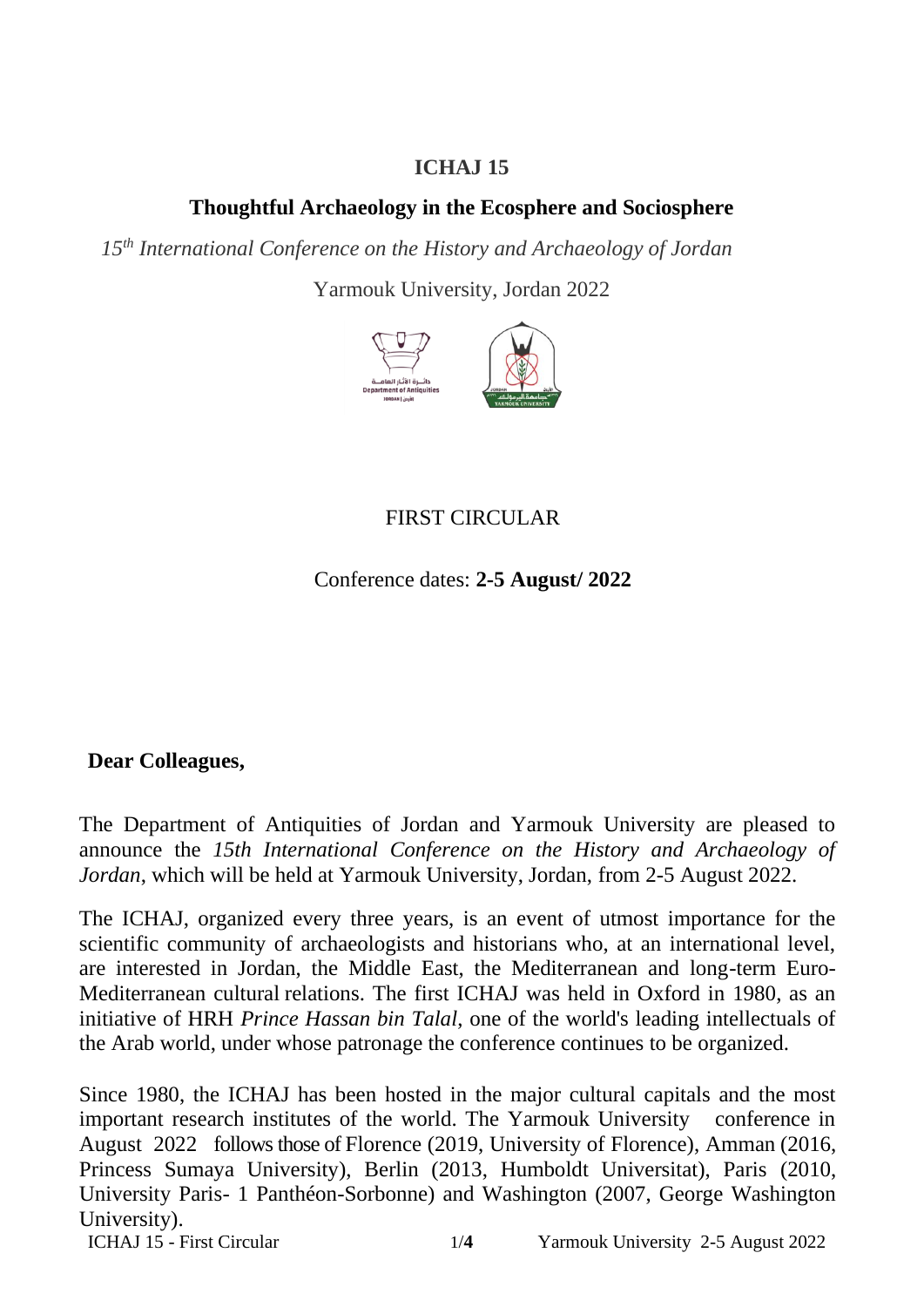As previously heralded by His Royal Highness Prince El-Hassan Bin Talal, the initiator and patron of this conference: "we need to create a continuum between the past, present and future, which extends beyond the narrow nationalism of the state perspective towards the Levant as a region, thereby potentially stabilizing the region and raising its profile".

The great diversity of concepts and spectrum of cross-cultural experiences revealed through archaeology, in its broadest sense, can serve as a counter balance to polarization, retrenchment, and narrow nationalism. Archaeology aids us in illuminating history, celebrating regional interconnections, and understanding the myriad routes of ideas, which supersede boundaries. Current global and climatic ecological changes present a threat to the long-term well-being of humanity, but there is much to learn about attending such from the past. Meeting this sustainability challenge requires an all-inclusive interdisciplinary approach.

In honoring the centenary of Jordan, this conference also seeks to celebrate the collective leap of moving from stand-alone archaeological studies to a broader understanding of cultural heritage in its eco- and socio-contexts as an inherently multidisciplinary field.

#### **CONFERENCE VENUE**

The plenary opening session will take place at Yarmouk University between 2-5 August/ 2022. Working sessions will be held in the lecture theaters of Yarmouk University.

#### **THEMES AND SESSIONS**

The official languages of the conference are ENGLISH and ARABIC

The Conference will be divided into 13 main sections.

- **I. Applied Sciences Related to Archaeology**
- **II. Archaeological Excavations and Surveys**
- **III. Prehistory, Bronze, and Iron Ages**
- **IV. From Alexander the Great (332 BC) to Islam (636 CE)**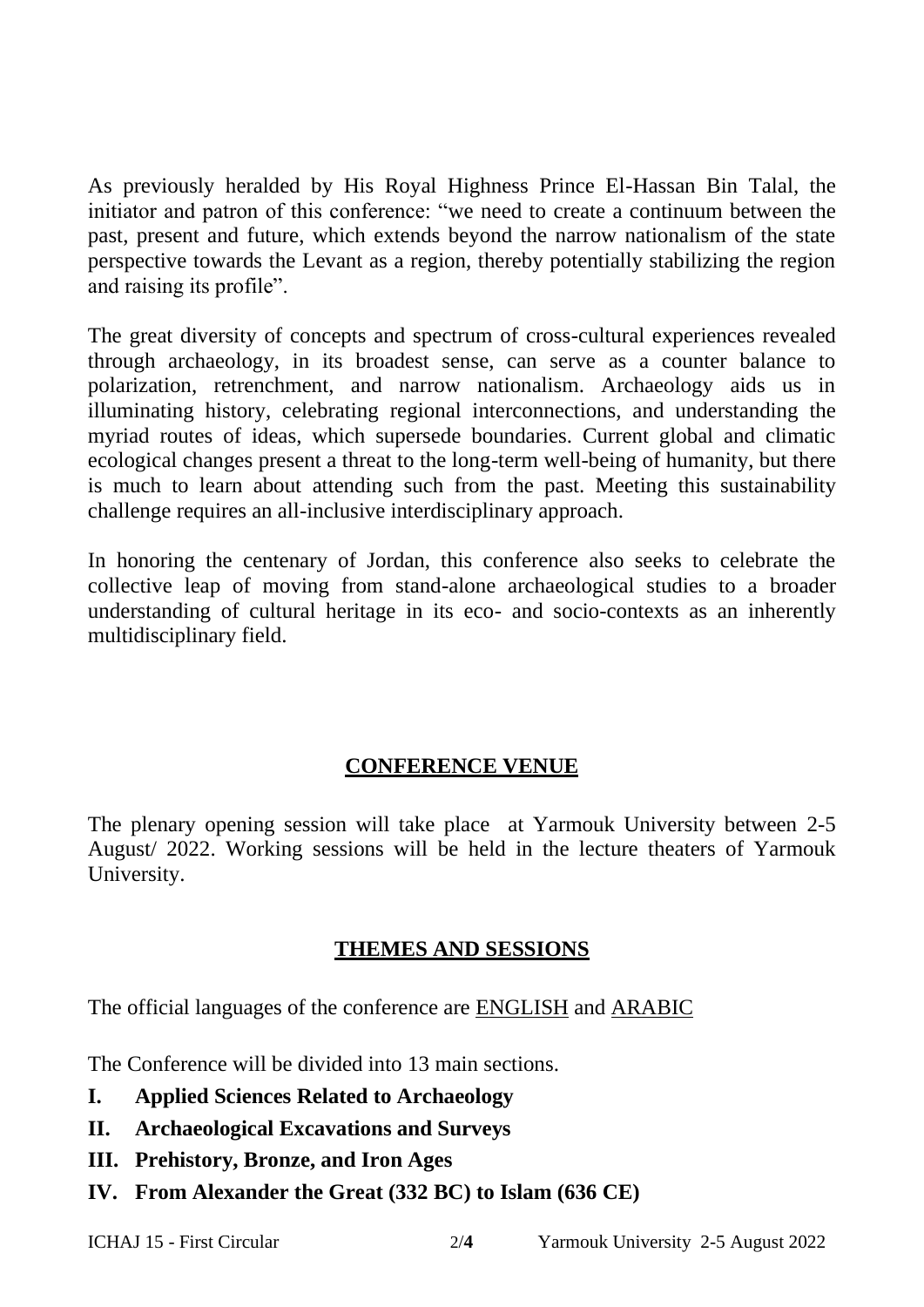- **V. Islamic Period (from ar-Rashideen to the Ottoman Period)**
- **VI. Modern and Contemporary History of Jordan**
- **VII. Learning from the Wisdom of the Ancients**

**VIII. Diversity and Cultural Heritage**

- **IX. Tangible and Intangible Heritage**
- **X. Environment and Cultural Heritage**
- **XI. Trail of Ideas and Trail of Pilgrimage**
- **XII. Orient and Occident**

**XIII. Jordan's History and Cultural Heritage at the Threshold of the Second Centenary: A Forward LookingView**

## **HOW TO PARTICIPATE**

In order to present a paper or poster at the fifteenth ICHAJ, candidates for participation should send an abstract via email to: **[ichaj15@doa.gov.jo](mailto:%20ichaj15@doa.gov.jo%20) OR** [ichaj15jordan@gmail.com](mailto:ichaj15jordan@gmail.com)

before **15 Nov 2022**, according to the following specifications:

### **15 Nov 2021: Deadline for applications by candidates for participation wishing to present**

Abstract specifications: Maximum 250 words; clear title; name, any affiliations and contact details of the author or authors. Where proposals concern multiple authors, please list the person who will read the paper (the speaker). Each candidate may only submit one paper designating himself or herself as speaker.

The attached abstract template can be downloaded directly from the ICHAJ official website: [www.ichaj.org](http://www.ichaj.org/)

Requirements for presenting a proposal for a PAPER: the first author named in the application MUST hold a PhD or an academic degree. Papers can also be presented by members of the DoA and by members of academic and research institutions.

Required title for presenting a proposal for a POSTER: participants MUST hold at least a Masters Degree (MA) or equivalent.

For enquiries regarding exceptions to these criteria, please contact the Chair of the Scientific Committee by email: ichaj15@doa.gov.jo

After assessing applications, the Scientific Committee may propose that candidates for participation present a poster instead of a paper and vice versa.